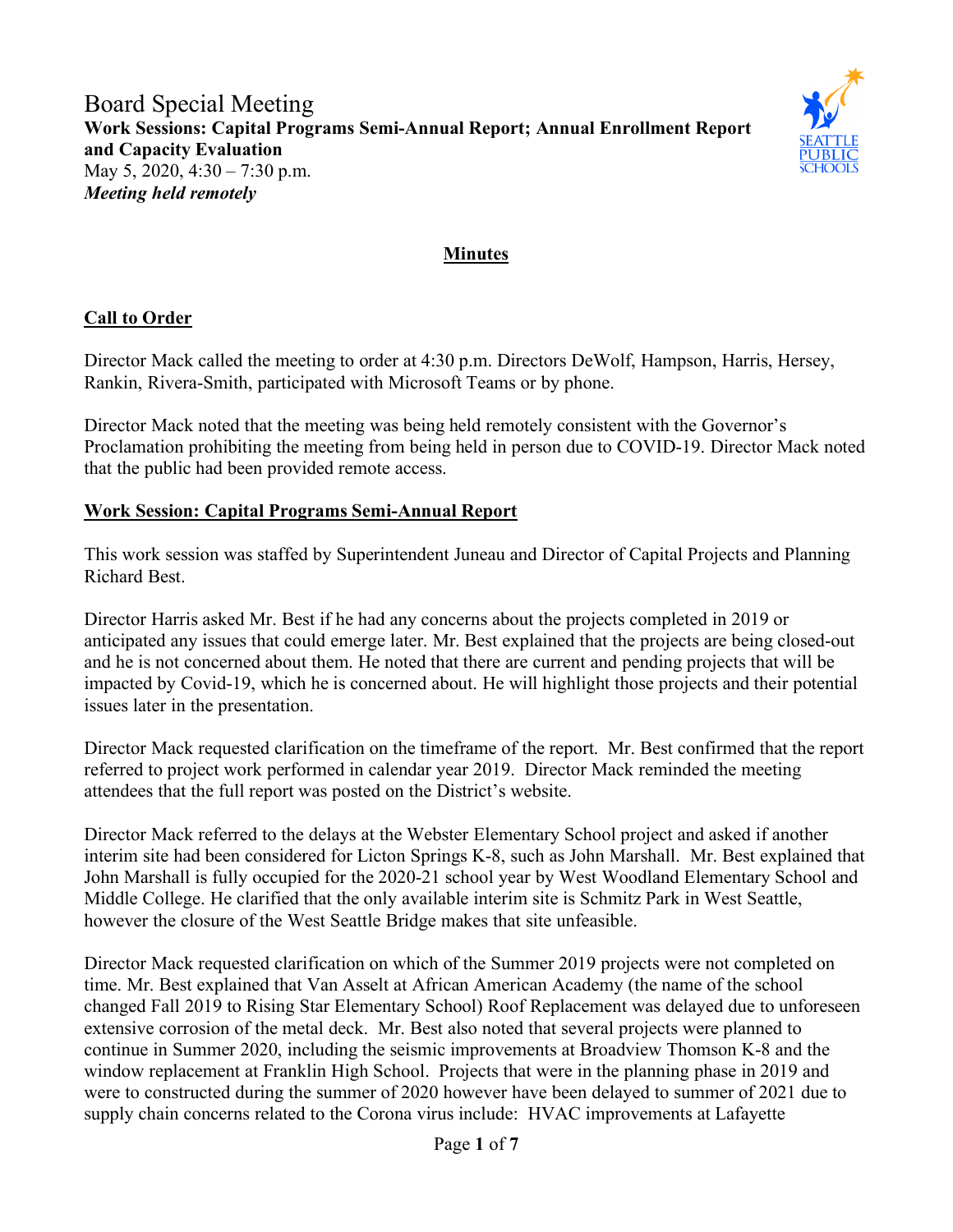Elementary School, and synthetic turf and field light improvements at Madison Middle School, and seismic improvements at McClure Middle School..

Director Harris requested confirmation that the project at Washington Middle School was being coordinated with the District's partners at Technology Access Foundation (TAF). Mr. Best confirmed that there is a Project Manager working with TAF to ensure that the program's facilities needs are met. For example, he noted that electrical power is being added to the building and floor finishes are being updated for a robotics lab.

Director Mack informed the meeting attendees that Schematic Design presentation for each of the new major projects are available at the Board Office.

This meeting recessed at 5:32 p.m. This meeting reconvened at 5:33 p.m.

## **Work Session: Annual Enrollment Report and Capacity Evaluation**

Director Mack called the meeting back to order at 5:33 p.m. Directors DeWolf, Hampson, Harris, Hersey, Rankin, Rivera-Smith, participated with Microsoft Teams or by phone.

This work session was staffed by Superintendent Juneau, Director of Enrollment Planning Ashley Davies, K-12 Planning Coordinator Becky Asencio.

Director Mack requested the status of the annual enrollment report. Ms. Davies conveyed that it is in final proofing and will be uploaded within the next two weeks.

Director Hampson requested clarity on the decrease of students in some grades and the increase in others. Ms. Davies explained that Seattle's birth to Kindergarten rate has decreased in recent years, resulting in a decrease of students entering the District in Kindergarten. Similarly, the increase in the upper grades reflects past Kindergarten cohorts, which were larger, cycling through the grades.

Director Hampson followed up asking about the large number of students who are still unassigned to a school at this point in the process. Ms. Davies explained that the District's choice process gives most students the opportunity to apply to any school, including neighborhood schools that are already over capacity and Option schools, which have a fixed number of seats. She referred to the data spreadsheet and highlighted the column detailing the number of students assigned to the waitlist if the school is overcapacity. She noted that this data was added to the spreadsheet in response to questions posed by last year's School Board. She also conveyed that students are not assigned to a school when it has reached its staffing capacity.

Director Harris asked if a Board policy informs the District's action regarding capacity, student assignment, and avoiding changes or harm to neighboring schools. Ms. Davies verified that there is not a policy addressing that matter, other than the term "space available." She relayed that this term has been identified as needing clear definition as either staffing capacity or physical space in the building. Director Harris suggested that the definition of "space available" be referred to the Capacity, Enrollment, and Facilities Master Planning (CEAFMP) advisory committee for discussion.

Director Harris posed a question to Chief Legal Counsel Greg Narver, referring to a Supreme Court case that prohibited the use of race as the sole factor in student assignment. She inquired about how to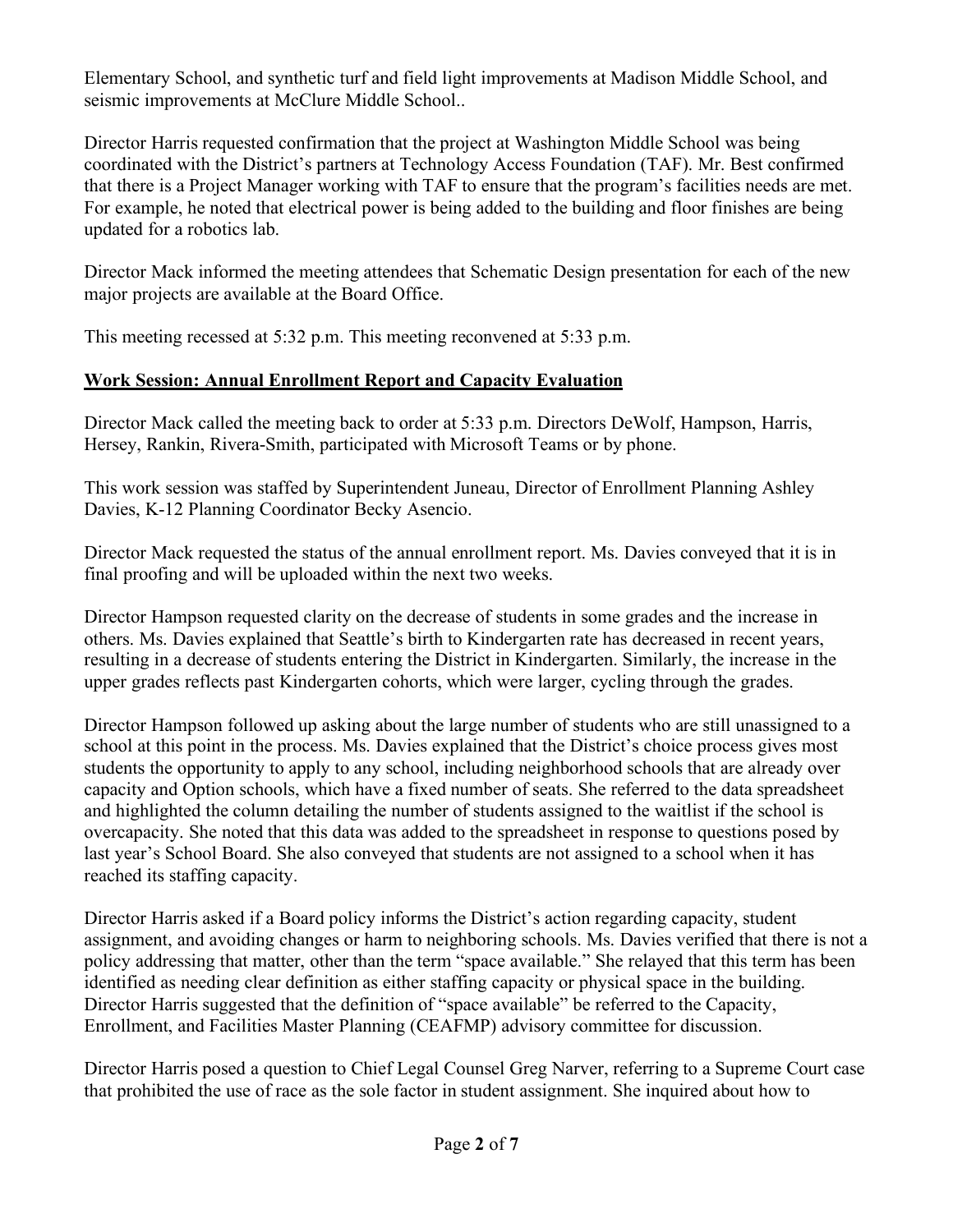address the needs of students furthest from educational justice while honoring this law. Mr. Narver committed to researching the case for more complete information.

Director Harris added a suggestion of marketing Option Schools more broadly and specifically to the communities that are not currently represented in the student population.

Director Hersey expressed concerned about the transience he's experiencing in his classrooms. He cited phones cut off and mail coming back to the district from student addresses, since the advent of Covid-19. He asked if Enrollment Planning had conducted any modeling to anticipate the impact of the pandemic and account for students in transient living situations. He added if that modeling is not happening, how could the District start that work.

Ms. Davies replied that the data shared at this session does not reflect that modeling. She continued by noting that this is when staff are collecting questions and anticipating potential impacts. She added that this phase includes communication and learning about what families need and identifying which families are not being heard from. Ms. Davies explained that there is no data now, but that more information would emerge in the fall. Director Hersey suggested connecting with other districts about how they support families, learning where families are moving, and developing ways to supply resources that go with the families.

Director Rankin asked about ways to collect information before the fall, such as employing an exit poll.

Director Rankin continued by noting the difference between staffing capacity and building capacity. She stated that the District has more Option Schools and choices in more affluent areas of the city. She asked how that relates to the balancing of staffing capacity and building capacity. She asked if any seats are left empty at Option Schools.

Director Rankin expressed concern about the program placement method in Special Education, such that students are not assigned to schools near their homes. She asserted that the means of balancing capacity throughout the District ought to include Special Education.

Ms. Davies explained that there is significant complexity to the processes and relationships between enrollment, staffing, physical capacity, and waitlists. She acknowledged the fact that hundreds of students remain at a school furthest from educational justice, and only a few students move to other programs. She noted the need to maintain enrollment at a school in this situation to maintain the staffing capacity there.

Director Rankin emphasized that neighborhood schools are awesome. She asserted that Option and Choice Schools ought to offer alternative learning environments, and not function as an "escape valve" from a neighborhood school.

Director Rivera-Smith asked if Enrollment Planning had any updated projections since Open Enrollment closed and the status of current projections. Ms. Davies replied that projections will be updated at the end of May and will be shared in June, as per the annual process.

Director Rivera-Smith inquired about data on where the waitlisted seats are. Ms. Davies referred to the spreadsheet. Director Rivera-Smith continued by asking why there was a waitlist at Daniel Bagley if the capacity was increased to 500 students. Ms. Davies explained that it could be due to the capacity limits at the school's interim site or specific to the grades that the waitlisted students requested.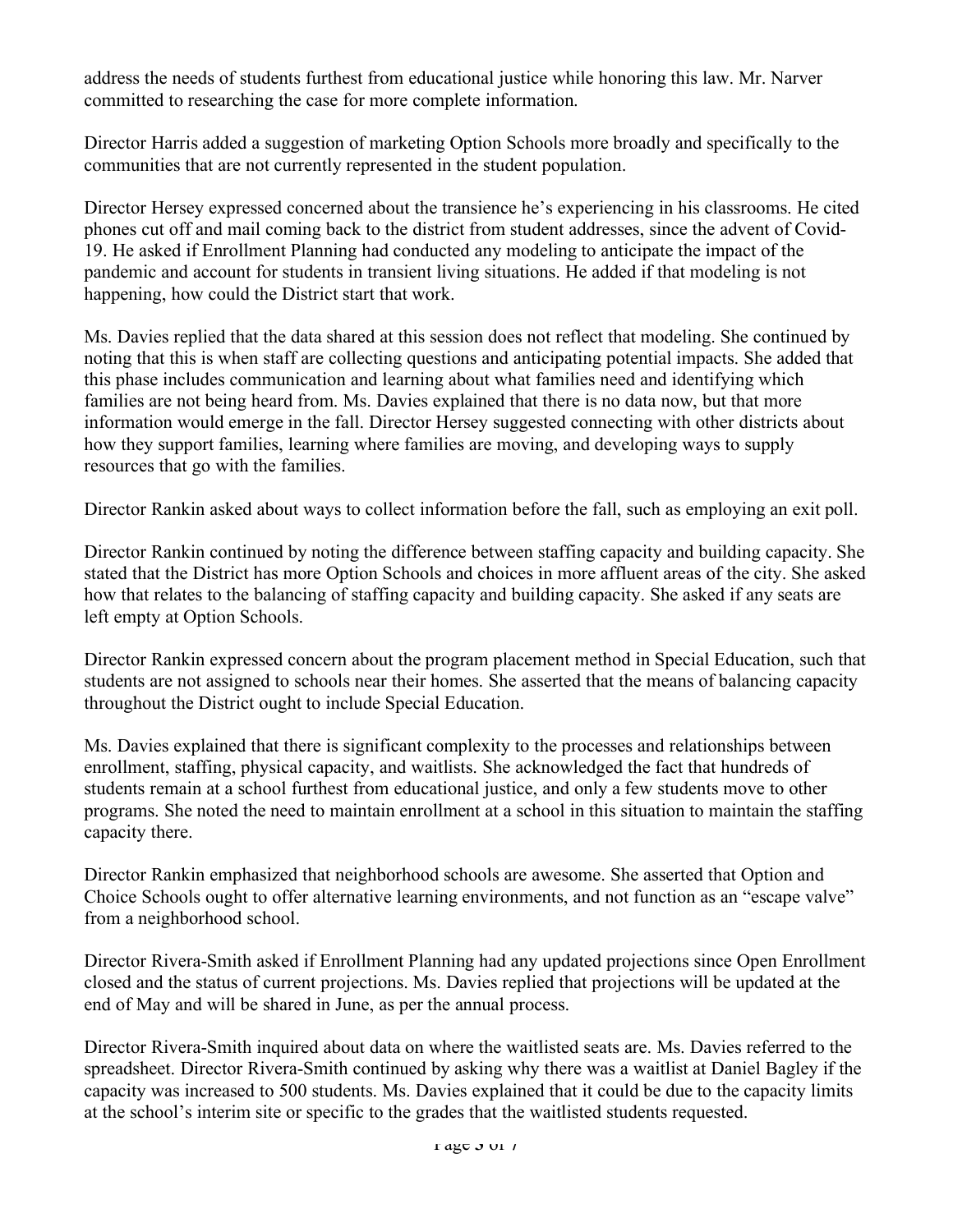Director Rivera-Smith recommended that the CEAFMP Advisory Committee examine the definition of "space available" as either staffing or physical capacity.

Director Rivera Smith asked about the waitlist at Lincoln High School. She also asked how the District is cognizant of the disparity of who gets to get into schools which suit them better. Ms. Davies explained that the majority of the waitlist for Lincoln is at the  $9<sup>th</sup>$  grade, which is already over capacity with students from the neighborhood. If the waitlisted students were added, then it would create a capacity issue later.

Director Mack recommended new methods, such as a survey, to capture additional data, specific to the impacts of Covid-19, and prior to the June projections.

Director Mack suggested moving waitlists by increasing the number of classrooms in a given building.

Director DeWolf followed up on Director Mack's recommendation about employing an exit poll. Ms. Davies explained that the District does offer a Not-Returning form on the website, however there's no incentive for families to complete it. She expressed concern about how to ensure a significant number of surveys were completed to produce viable data. Chief of Student Support Dr. Pedroza noted the need for ensuring that students and families that are not usually online have a way to reply.

Director DeWolf concluded that staff are collecting data to inform accurate projections, but that a survey isn't feasible at this time. Superintendent Juneau confirmed that a Family Survey will not be conducted this year due to Covid-19.

DeWolf asked what training or support to help school leaders manage the capacity changes resulting from Covid-19. K-12 Planning Coordinator Becky Asencio replied that she knew about tools the Project Managers provide to teach school leaders about building systems, but not about managing capacity.

Director Rivera-Smith asked if the capacity needs conveyed at this session were based on current or projected needs. Ms. Asencio explained that the Capacity Planning team studies short- and long-range projections, such as neighborhood trends for up to ten years. Ms. Davies added that this presentation is based on long-term projections for permanent seats rather than short-term projections for portables.

Director DeWolf referred to Washington Middle School, which is in his district, and the desire to increase enrollment there. He asked about what he could report to his community on this matter. Ms. Davies replied that deeper discussion about the enrollment at Mercer, Washington, and Aki Kurose Middle Schools will occur at the Board Work Session on May 20<sup>th</sup>.

Director Mack highlighted that the presentation did not identify the under-enrolled schools in the district. She described this data as a missing piece in the conversation, which is required to help balance capacity throughout the District.

Director Hampson expressed concern for under-enrolled schools, as well. She cited a need to prevent waitlists at these sites. She suggested providing smaller schools with more funds, allowing them to fund themselves, or assigning more students to these schools.

Director Hampson stated that the District does not have equitable access to Option Schools. She cited transportation to the schools as a challenge to accessing their programs. She conveyed a need for analysis of which students from Title I schools have access to Option Schools versus those from non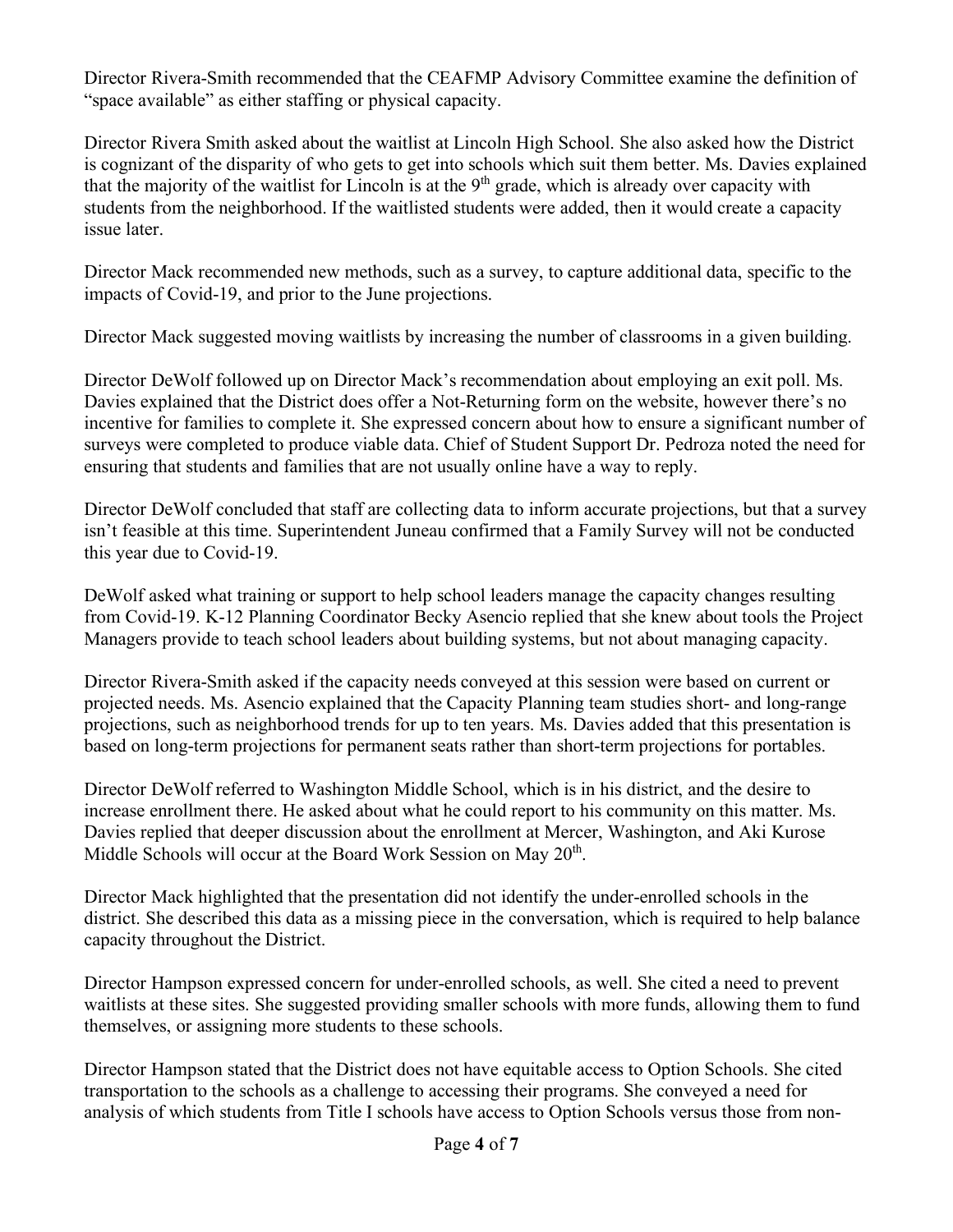Title I Schools. Director Hampson also referred to the practices of routing Special Education students into a particular school and feeder pattern. She acknowledged that while the District must not employ race-based decisions-making, there are deeper issues that need to be examined.

Director Hampson suggested that the future Capacity Management data include notes about the column title and why that information was provided.

Director Harris echoed Director DeWolf's concerns about adjusting the feeder patterns for Mercer Middle School and increasing enrollment at Washington. She acknowledged that the need had been noted for several years.

Director Harris cited a need to examine how students access alternative education, the challenges of geography, and the concerns about inequity. She suggested that CEAFMP might assist with these longstanding matters.

Director Rankin echoed the concerns of Directors Hampson and Harris. She followed up by asking why the waitlists must be dissolved on August 31st. She suggested holding it until after the start of school, so that there is more current information about where students attend, which could provide flexibility to mitigate capacity issues and avoid leaving seats open at Option Schools and under-enrolled schools.

Ms. Davies confirmed that the August 31<sup>st</sup> date is District policy. She explained that the date used to be September 31<sup>st</sup>, however schools and staff experienced this later date as disruptive to schools, staff, and families. Approximately four years ago, the policy was changed to August  $31<sup>st</sup>$ . This date is reflected in the Student Assignment Transition Plan (SATP).

Director Mack noted that the SATP was changed two years ago. She asked when and how the date change occurred. Director Rankin suggested reexamining the date. Director DeWolf agreed with the caveat that school leaders, teachers, and families are the experts on the effects of this date and advocated for including these parties in the discussion.

Director Rivera-Smith inquired about solutions for the overcrowding at Green Lake. She commented that the proposal advanced last year was found to exacerbate inequity at that school. She asked if the District could build onto the school. Mr. Best confirmed that Capital Projects is examining that possibility. He reported that the north end of the site has soil issues, which would make foundation costs very expensive, however, the south western end might be possible. Mr. Best added that, now, the Capital Projects process includes master planning sites. He reported that when the Green Lake addition went up in 2013-14, this was not the District's practice. He conveyed that an addition at Green Lake could be part of BTA V or receive a Distressed Schools Grant.

Director Rivera-Smith asked about the status and plans for B.F. Day. Mr. Best replied that the school is landmarked. The District is repurposing childcare space for classrooms, as an immediate solution for the coming school year. He added that portables are being considered and the site will be master planned with BTA V.

Director Rivera-Smith asked about the impact on enrollment planning caused by keeping Licton-Springs at Robert Eagle Staff into the next school year. Mr. Best explained that no significant enrollment growth is anticipated at Robert Eagle Staff. Further, Licton Springs prefers to move into Webster over winter break. Mr. Best conveyed that this plan is supported by the principal at Robert Eagle Staff. He noted that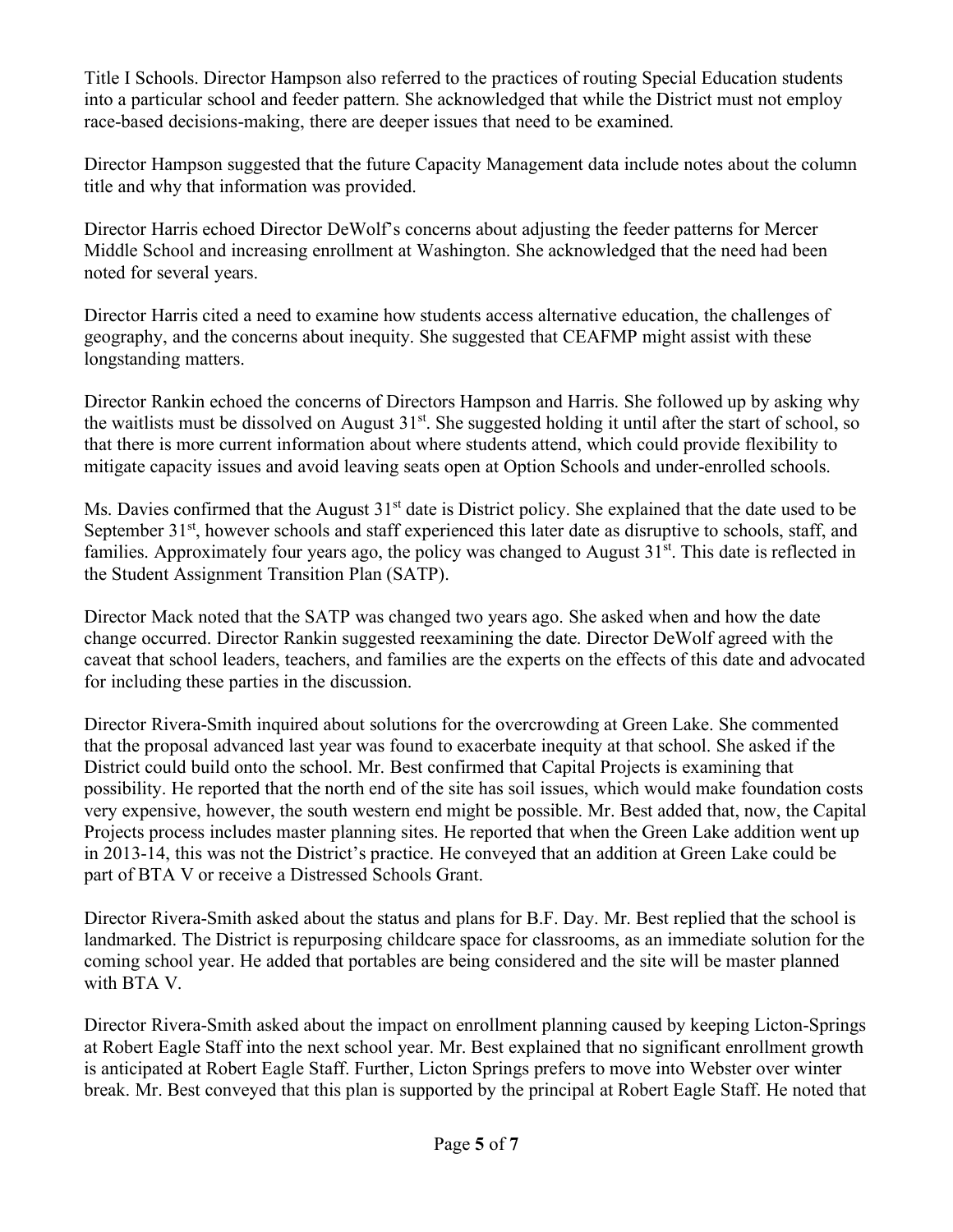these are preliminary conversations with the principals, who are starting conversations with their families. He reported that Capital Projects is waiting to hear back from the principals.

Director Rivera-Smith cited overcrowding at Ballard High School and Roosevelt High School. Ms. Asencio acknowledged that and noted that the presentation offered advance notice that portables will be moved from Ballard High School in the future, as enrollment there shifts. Mr. Best added that 1500 students who live south of the ship canal attend schools north of the ship canal. He cited this as one of the reasons to rebuild Rainier Beach High School and encourage students to consider schools in south Seattle.

Director Rivera-Smith referred to over-enrolled schools and the current need for social distancing. She reported that families want to know how to participate in the conversations about how that will be remedied.

Director Mack referred to Mr. Best's comment about the1500 students living south of the ship canal. She noted that this includes Queen Anne and Magnolia, which are also north of downtown. She indicated that this presents transportation challenges. She asserted that these challenges need to be included in conversations about balancing capacity across the city. She suggested that CEAFMP examine this issue.

Director Mack followed up on Director Rivera-Smith's question about Licton Springs remaining at Robert Eagle Staff. Director Mack asked if the staff know if both school will still fit at the current site or if portables will need to be added. Mr. Best explained that existing portable would need to remain for an additional year and be removed in Summer 2021. Director Mack added that Queen Anne Elementary School was enrolled at 300 students for a 500-student building. She asked if it could be an interim site for Licton Springs. Mr. Best explained that moves are difficult for families, but that staff could examine that option. Director Mack concurred that moving Licton Springs twice in one year might not be ideal.

Director Mack highlighted the need to look at the under-enrolled sites. She gave McGilvra, Concord International, and Dearborn Park as examples. She asked when the in-depth analysis about increasing staffing at those sites will occur. Ms. Davies explained that Enrollment staff are completing the inquiries phase of the waitlists process. She described this phase as answering questions about applications and errors, which can result in additional assignments. Ms. Davies reported that when the inquiries are complete, Enrollment proceeds with larger batches of waitlist moves prior to the June review. She concluded that a final review of waitlists occurs before June enrollment adjustments.

Director Mack cited a waitlist of 34 students at Catharine Blaine. She asked if they were middle school students and if placing them could balance overcrowding at other middle schools. Ms. Davies reported that seven of the waitlisted students are for  $6<sup>th</sup>$  grade, which already has 3 full classrooms at Catharine Blaine. She added that the neighboring school is McClure, which is small school working to maintain programming for its size.

Director Mack asked how the Board will continue to be informed about the current issues for the upcoming school year for overcrowded schools. Ms. Davies agreed to provide an update either at the Operations Committee or in a Friday Memo. She added that the May 20<sup>th</sup> Work Session will also include some of those issues.

## **Adjourn**